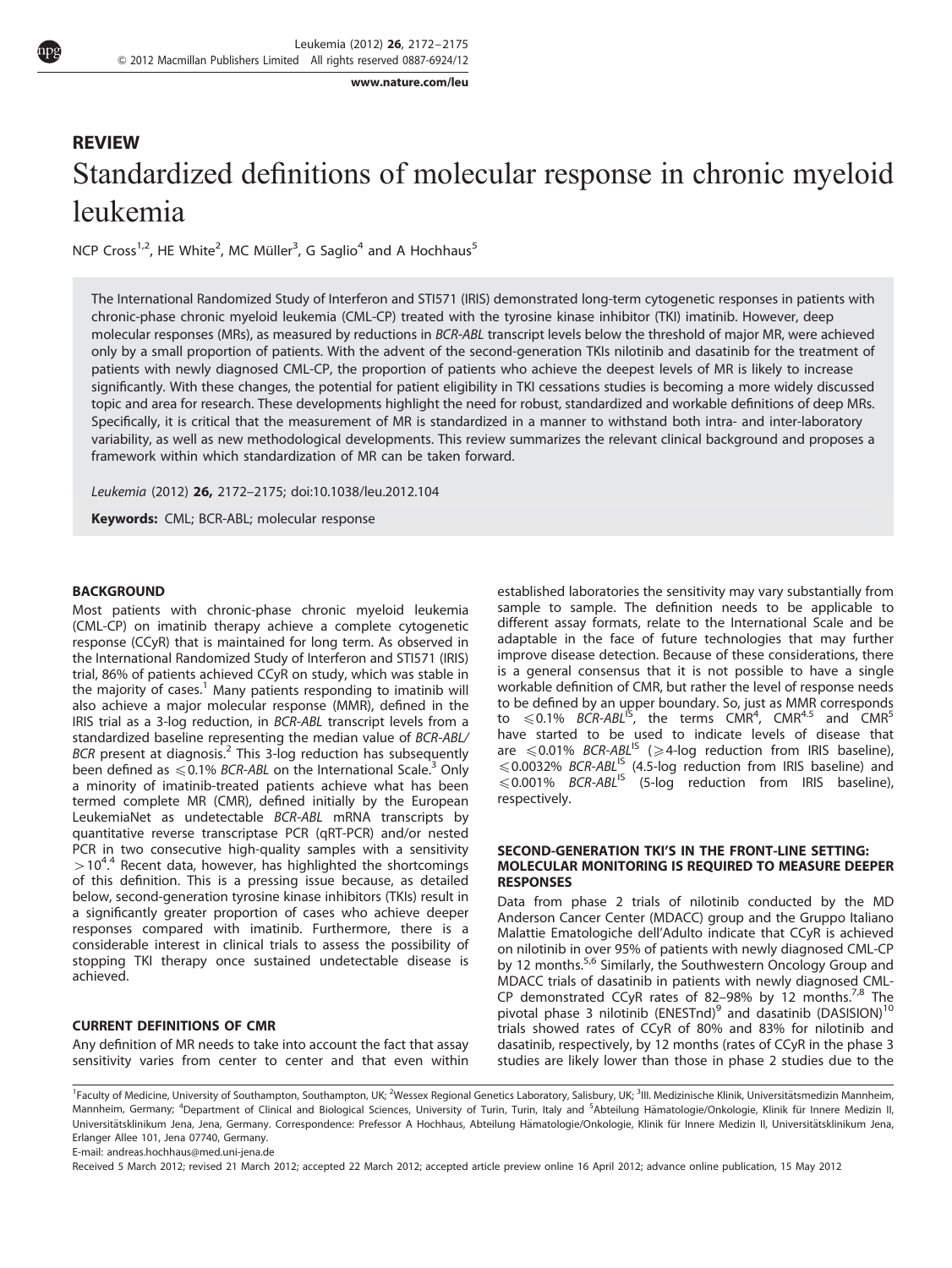application of the intention-to-treat principle and that patients with missing or non-evaluable samples were considered as nonresponders). In the ENESTnd trial, 55% of patients treated with nilotinib 300 mg twice daily achieved MMR by 12 months, whereas only 27% achieved MMR on imatinib ( $P < 0.0001$ ).<sup>[9](#page-3-0)</sup> The difference in nilotinib MMR rates compared with imatinib continued to persist by 24 months, where 71% and 44% of patients achieved MMR on nilotinib 300 mg BID compared with imatinib<br>(P<0.0001).<sup>[11](#page-3-0)</sup> By 24 months, CMR<sup>4.5</sup> was achieved in 25% of patients treated with nilotinib 300 mg twice daily and 9% of patients treated with imatinib ( $P < 0.0001$ ).<sup>11–13</sup> A deep level of MR to nilotinib (400 mg twice daily) has also been demonstrated in the phase 2 MDACC trial, with 21% of newly diagnosed CML-CP patients achieving  $CMR<sup>4.5</sup>$  by 18 months,  $6^{6}$  $6^{6}$  and in the Gruppo Italiano Malattie Ematologiche dell'Adulto trial, with 27% of patients achieving  $CMR<sup>4</sup>$  at 24 months.<sup>[14](#page-3-0)</sup> In the DASISION trial, 46% of patients treated with dasatinib 100 mg once daily achieved MMR by 12 months, whereas only 28% achieved MMR on imatinib  $(P< 0.0001)$ .<sup>[10](#page-3-0)</sup> By 24 months, CMR<sup>4.5</sup> was achieved in 17% and 8% of patients treated with dasatinib or imatinib  $(P = 0.002$  vs imatinib).<sup>[15](#page-3-0)</sup> Similar response to dasatinib has also been demonstrated in the phase 2 MDACC trial, with 6% of patients achieving  $CMR<sup>4.5</sup>$  by 18 months,<sup>[7](#page-3-0)</sup> and in the Southwestern Oncology Group trial, with 27% of patients achieving CMR<sup>4</sup> at 12 months in evaluable patients ( $P = 0.31$  vs imatinib).<sup>[8](#page-3-0)</sup> Taken together, these results demonstrate that the difference in the rates of response between second-generation TKIs and imatinib becomes more pronounced as the depth of MR increases.<sup>[16](#page-3-0)</sup>

Interestingly, although second-generation TKIs yield higher rates of CMR vs imatinib, there is no evidence to support the eradication of CML stem cells. On the contrary, there are data suggesting an inability of TKIs to eliminate precursor  $CD34 + CML$ cells.[17](#page-3-0) Moreover, there are reports of disease relapse following achievement of CMR on TKI-based therapy.[18–20](#page-3-0) Currently, the only treatment modality available to CML patients that is considered potentially curative is allogeneic stem cell transplantation, which may induce remission via elimination of CML stem cells through a graft vs leukemia effect.<sup>[21](#page-3-0)</sup> Still, the morbidity and mortality rate following allogeneic stem cell transplantation remains prohibitively high, precluding allogeneic stem cell transplantation as a first-line or even second-line treatment option for most CML patients. Thus, new treatment strategies are required.

## TOWARDS THE PATH TO A CURE

Several trials are evaluating novel combinations of TKI therapy with immunomodulatory agents or agents that target CML stem cells to determine if it is possible to further increase the number of patients who are able to achieve and sustain deep MRs. Interferon alpha (IFN) monotherapy has been shown to induce durable complete remissions in a minority of CML patients, potentially through immunological targeting of CML stem cells, but with the added burden of long-term treatment and adverse events. $22-24$ Recent data from a proof of concept study of TKI cessation (with IFN maintenance) following MMR on imatinib plus IFN demonstrated promising results.[25](#page-3-0) In this study, imatinib therapy was stopped in 20 patients who had concomitantly been pretreated with imatinib and IFN for over 2 years. With a median of 2.4 years after imatinib withdrawal (range, 0.5–4.0 years), 15 out of 20 (75%) patients remained in remission on IFN. The number of patients in CMR increased with IFN from two patients at baseline to five patients after 2 years. Relapses occurred in five patients, all within the first year, but all patients were able to reestablish molecular remission when imatinib was reintroduced.

A phase I trial of nilotinib in combination with low-dose IFN has been initiated to determine the optimal IFN dose for this 2173

combination. The randomized German CML Study V will compare nilotinib 300 mg twice daily with nilotinib 300 mg twice daily plus IFN to induce  $\geqslant$  18 months of MMR, followed by either continued nilotinib or IFN monotherapy to induce  $\geq 12$  months of CMR, followed by cessation of all therapies. Furthermore, recent in vitro data suggest that a combination of nilotinib with stem-cell active drugs, such as Janus kinase (JAK) inhibitors, MEK inhibitors and the hedgehog pathway inhibitors, may have a synergistic effect and could provide a rationale for future combination trials.<sup>26-28</sup>

With the new treatment modalities being developed to target CML stem cells, it would be beneficial if a method that optimally measured residual CML disease at the stem cell level was established. Currently, qRT-PCR is used to measure treatment response; however, a recent study demonstrated that low expression levels of BCR-ABL in a stem cell population are associated with resistance to imatinib.<sup>29</sup> These cells would be difficult to detect using qRT-PCR and therefore alternative methods to monitor residual disease may be useful. One possibility is the measurement of BCR-ABL fusion junctions from genomic DNA, an approach that is technically demanding and labor intensive because the genomic breakpoints need to be characterized for each patient and individual detection assays designed and validated.<sup>[20,30,31](#page-3-0)</sup> Notwithstanding these technical hurdles, one study reported that all patients ( $n = 10$ ) who lost CMR after imatinib cessation had detectable levels of BCR-ABL on analysis of genomic DNA, and patients who maintained CMR displayed a stable level of BCR-ABL DNA.<sup>[20](#page-3-0)</sup> These data may provide a rationale to use genomic DNA as a methodology to monitor residual disease, at least on a research basis.

# CONSIDERATIONS FOR FUTURE DISCONTINUATION STUDIES

Several groups are assessing the discontinuation of TKIs following the achievement of sustained CMR. The Stop Imatinib (STIM) study, the most mature of its kind, prospectively assessed imatinib discontinuation in 100 CML patients in complete molecular remission for  $>$ 2 years in duration.<sup>[19](#page-3-0)</sup> The investigators claimed a sensitivity of the assay of 5 logs, but this was not standardized and thus difficult to compare with other studies. In the interim analysis (median 17 months follow-up after imatinib discontinuation), 42 out of 69 (61%) patients relapsed, with 98% of relapses occurring in the first 7 months following discontinuation of imatinib. At 12 months, the probability of persistent CMR was 41% (95% CI 29–52). All patients who relapsed responded to reintroduction of imatinib, with 26 achieving sustained CMR. Interestingly, the kinetics of response in these patients was heterogeneous. Along with factors identified in a univariate analysis for prediction of relapse (risk score, gender and duration of imatinib therapy), perhaps the time to and duration of prior CMR might also influence the rate and kinetics of relapse in patients on discontinuation studies. In addition, some studies have suggested that patients may discontinue TKIs but use IFN as a maintenance therapy.

Interestingly, the type of TKI therapy may have an important role in determining if patients are able to discontinue therapy. It may be ideal for patients undergoing treatment to achieve the fastest and deepest MRs possible. Therefore, it may be beneficial if patients are first treated with second-generation therapies or if patients that experience imatinib intolerance or suboptimal response to imatinib be switched to second-generation therapies immediately. In 2012, the EURO-SKI (STOP kinase inhibitors) study will begin across several European countries and will include patients with sustained CMR who were previously treated with imatinib or second-generation TKIs following imatinib intolerance and may begin to address some of these outstanding questions.

The STIM study required patients to have maintained CMR for at least 2 years before discontinuing imatinib. With that requirement, approximately 40% of patients with CML were able to sustain CMR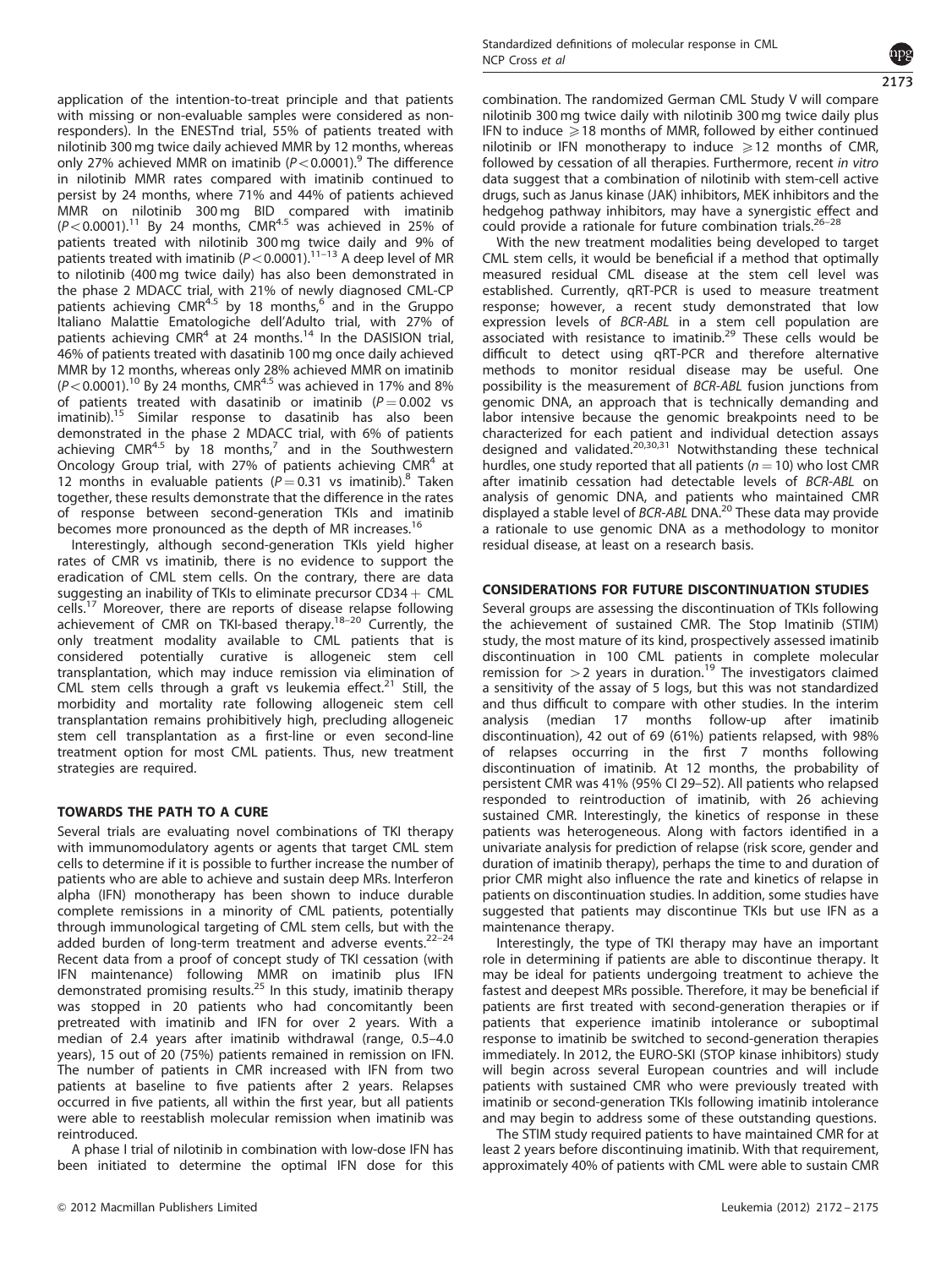2174

for at least 12 months of therapy. However, only approximately 10% of patients treated with imatinib would be eligible for this type of study based on published literature and experience in clinical trials and clinical practice.<sup>[13,19,32](#page-3-0)</sup> As only about 10% of patients treated with imatinib are able to achieve CMR, there have been efforts to increase the proportion of patients who achieve the deepest levels of sustained response. The ENESTcmr study is a randomized study of nilotinib 400 mg twice daily vs imatinib that seeks to determine the rate of undetectable BCR-ABL in patients who did not achieve this response on prior long-term  $(>2$  years) imatinib therapy. Results from the ENESTcmr study demonstrated that significantly more patients achieved  $CMR<sup>4</sup>$  and  $CMR<sup>4.5</sup>$  by 12 months on nilotinib vs those patients remaining on imatinib.<sup>[33](#page-3-0)</sup> More patients also achieved CMR (undetectable BCR-ABL with  $\geqslant$  4.5-log assay sensitivity) on nilotinib (23%, P = 0.02) vs imatinib (11%). At 12 months, more patients also achieved CMR confirmed on two consecutive samples when switched to nilotinib (12.5%,  $P = 0.108$ ) vs remaining on imatinib (5.8%). Thus, at this 12 month time point, the results suggest the achievement of the deepest levels of measurable response on nilotinib, and it will be interesting to see how much the results improve with longer follow-up.

## THE NEED FOR IMPROVED DEFINITIONS OF MR AND LABORATORY STANDARDIZATION

The clinical studies described above highlight the need for robust, standardized and workable definitions of deep MRs. However, there are two immediate problems with the current definitions of  $CMR<sup>4</sup>$ , CMR<sup>4.5</sup> etc. The first is semantic: the fact that they are defined by an upper boundary means that disease may still be detectable by qRT-PCR or nested PCR at a lower level, which does not sit well with the term 'complete'. We therefore propose that the terms are modified to 'MR', that is, MR<sup>4</sup>, MR<sup>4.5</sup> etc (Figure 1). Logically then MMR would correspond to MR<sup>3</sup>, however, because the term MMR is so well established, we suggest it is retained. The second problem concerns laboratory standardization: how comparable is MR<sup>4</sup>, MR<sup>4.5</sup> etc across different laboratories? We have undertaken preliminary analysis that suggests there is in fact substantial variation that is caused principally by technical differences but is exacerbated by differences in laboratory definitions.



**International Scale** 

Figure 1. Definitions of MR. The International Scale for BCR-ABL qRT-PCR measurement is expressed as a percentage and is fixed to two key points: 100% corresponds to the IRIS standardized baseline and  $0.1\%$  corresponds to the upper limit of MMR. MR<sup>4</sup> corresponds to  $\leqslant$  0.01% BCR-ABL<sup>IS</sup>, MR<sup>4.5</sup> corresponds to  $\leqslant$  0.0032% BCR-ABL<sup>IS</sup> etc. Note that all log reductions are from the IRIS baseline and not from individual pretreatment levels.

The international, collaborative effort to standardize molecular testing for CML to date has largely concerned detectable residual disease, with a particular emphasis on determining whether a patient has or has not achieved MMR. The focus has been on the derivation of laboratory-specific conversion factors (CFs) that enable locally derived results to be converted to the International Scale. In an important proof of principle study, this process has been demonstrated to work well for about 50% of testing laboratories.[34,35](#page-3-0) However, there are a number of obvious issues with CFs, for example, (i) the process is lengthy and costly; (ii) because of the requirement to involve an established reference laboratory, the process is only open to a limited number of laboratories at any given time; (iii) many centers struggle to accrue sufficient numbers of suitable samples; (iv) it is unclear as to how often CFs need to be revalidated; (v) it is unclear as to what happens to the 50% of laboratories who fail to achieve the defined performance criteria.[34](#page-3-0) Some of these issues may be addressed by the recent commercial development of secondary reference reagents calibrated to the World Health Organization primary BCR-ABL standards.<sup>[36](#page-3-0)</sup>

With regard to definitions of MR, however, a new problem arises in how to define assay sensitivity in a standardized manner when BCR-ABL mRNA is undetectable. Assay sensitivity was initially considered by the Europe Against Cancer Group,<sup>[37](#page-3-0)</sup> but the criteria they established only works for assays using an internal control gene that is independent of the fusion being tested. For CML, by far the most widely used internal control gene is normal ABL, which is not independent. We therefore suggest that the following criteria should be used to define MR:

- $MR^4$  = either (i) detectable disease  $\leq 0.01\%$  BCR-ABL<sup>IS</sup> or (ii) undetectable disease in cDNA with  $\geq 10000$  ABL transcripts\*
- $MR^{4.5}$  = either (i) detectable disease  $\leq 0.0032\%$  BCR-ABL<sup>IS</sup> or (ii) undetectable disease within cDNA with  $\geq 32000$  ABL transcripts\*

\*numbers of ABL transcripts in the same volume of cDNA used to test for BCR-ABL.

These working definitions depend critically on the ability of testing laboratories to measure absolute numbers of ABL control gene transcripts in a comparable manner, as well as their ability to achieve the requisite sensitivity. In addition, there is a considerable variation in the way in which testing laboratories define undetectable or low-level disease. Currently, the extent of variation in ABL measurement and laboratory definitions is not known and so the European Treatment and Outcome Study (EUTOS) group is undertaking a detailed international performance evaluation with the aim of recommending specific laboratory definitions, protocols and internal quality assurance across different assay formats (including other control genes) that will facilitate standardization of MR and thus provide greater comparability between centers. This collaboration has already successfully coordinated the measurement of the primary endpoint from the ENEST1st trial, which recently reported the results of the first interim analysis where  $MR<sup>4</sup>$  was the primary endpoint at 18 months.<sup>[38](#page-3-0)</sup> Thus, this collaboration may be applied as a future model for standardization of molecular monitoring.

#### CONFLICT OF INTEREST

The authors declare no conflict of interest.

#### ACKNOWLEDGEMENTS

Financial support for editorial assistance in the production of part of this review was provided by Novartis. We thank Michael Mandola, PhD (Articulate Science) for editorial assistance. Research support was received by Novartis Pharma, Switzerland, and the European LeukemiaNet via the 'European Treatment and Outcome Study', EUTOS.